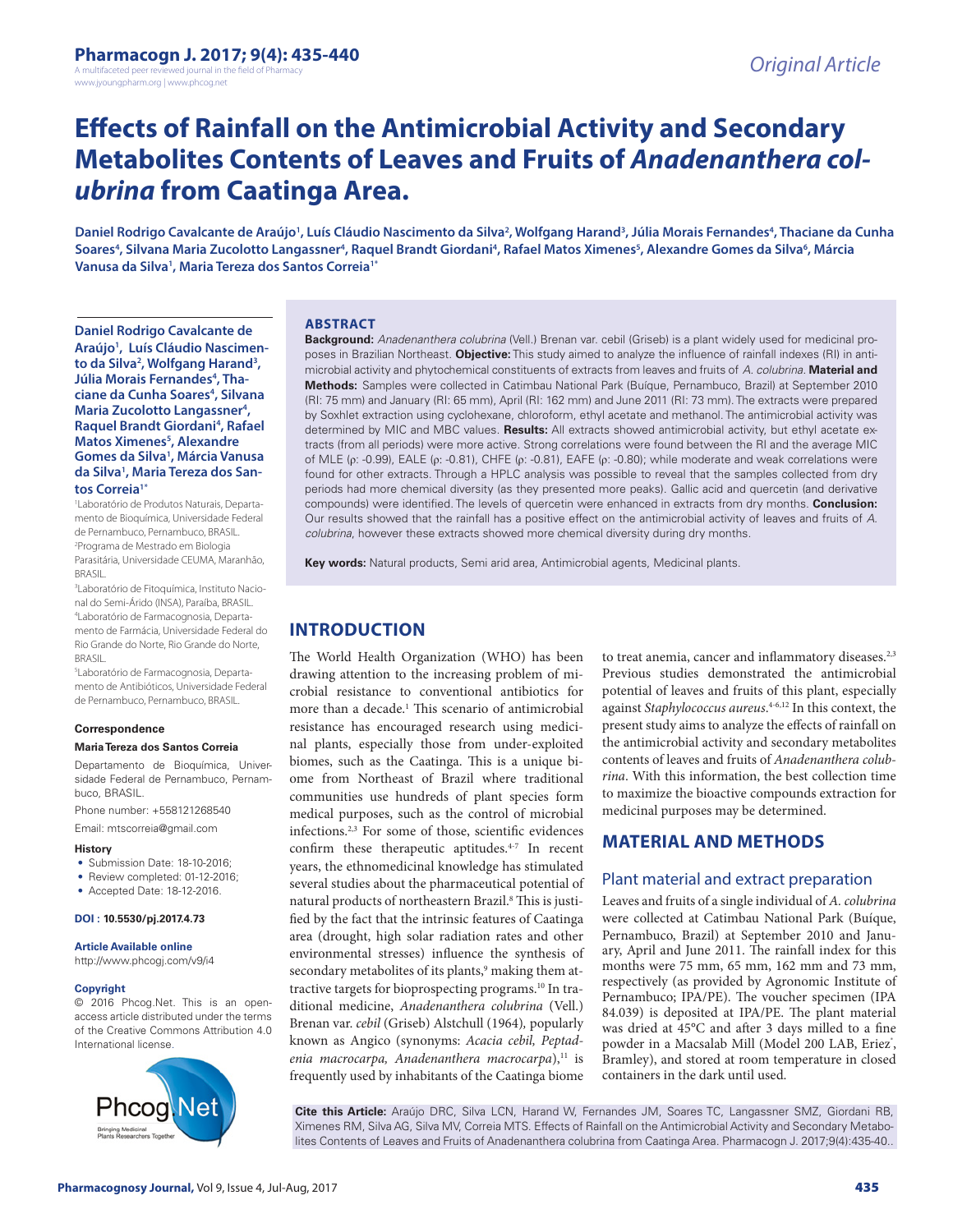Samples (100g) from each tissue were subjected to Soxhlet extraction using an eluotropic series of solvents in the following order: cyclohexane, chloroform, ethyl acetate and methanol. All samples were subjected to saturation at reflux for 24 hours. After this time, the extracts were filtered (Whatman filter paper No 1). Solvent was completely removed from all extracts from leaves (L) or fruits (F) (cyclohexane: ChLE and ChFE; chloroform: CLE and CFE; ethyl acetate: EALE and EAFE: methanol: MLE and MFE) on a rotating evaporator at 45° under reduced pressure and stored for later antimicrobial and phytochemical analyses.

## Antimicrobial assays

## *Microorganisms*

The microorganisms used in this work were provided by Culture Collection UFPEDA (Department of Antibiotics, UFPE), consisting of: *Staphylococcus aureus* (three strains; UFPEDA 02, 733 and 709), *Bacillus subtilis* (UFPEDA 86), *Escherichia coli* (UFPEDA 224), *Klebsiella pneumoniae*  (UFPEDA 396) and *Pseudomonas aeruginosa* (UFPEDA 416).

## Determination of minimal inhibitory concentration (MIC) and minimum bactericidal concentration (MBC)

The minimal inhibitory concentration (MIC) was determined by the microdilution method.12 Twofold serial dilutions of each extract (initial concentration: 50 mg/mL) were prepared in Müller-Hinton broth (MHB) and 10  $\mu$ L of bacterial suspension (approximately  $1.5 \times 10^8$  CFU/ mL) were added. The samples were incubated for 24 h at 37°C. Resazurin solution (0.01%) was used as an indicator by color change visualization: any color changes from purple to pink were recorded as bacterial growth. The lowest concentration at which no color change occurred was taken as the MIC. Afterwards, cultures were seeded in MHA and incubated for 24 h at 37°C to determine the minimum bactericidal concentration (MBC), which corresponds to the minimum concentration of the sample that eliminated the bacteria.

#### Phytochemical Analysis *Thin layer chromatography (TLC) analysis*

The qualitative phytochemical analysis was performed by Thin layer chromatography (TLC) using aluminum-precoated plates of silica gel 60 F254 (Merck') and adequate visualization techniques (Dragendorff, NEU-PEG, KOH-Ethanol, Liebermann-Burchard, vanillin-sulfuric acid and others reagents, according to the respective method).<sup>13</sup>

## High-performance liquid chromatography (HPLC) analysis

Investigations of phenolic content were performed by a High-performance liquid chromatography system (HPLC; ProStar, Varian) which is comprised by a quaternary pump, diode array detector, auto-sampler. The reagents used were acetonitrile HPLC grade (Panreac®) and acetic acid (Vetec®). Water was purified through a milli-Q (Merck®) system. Phenolic compounds were analysed on a Phenomenex C18 column (250  $x$  4.6 mm, 5  $\mu$ m), applying mobile phase gradient of acidified water (0.3%) acetic acid) (solvent A) and acetonitrile (B) as follows: Linear gradient from 10 to 20% (B) from 0 to 10 min; and linear gradient from 20 to 28% (B) from 10 to 60 min. The flow rate was kept constant at 0.8 mL/min and detection was in the range of 190 to 450 nm. Phenolic compounds were identified by comparison of their retention times and their absorption spectra of ultraviolet light (UV). Gallic acid, chlorogenic acid, ellagic acid, rutin and quecertin were used as standard compounds (all purchased from Sigma-Aldrich).

#### Statistical analyses

Statistical analyses were performed by One-way analysis of variance (ANOVA). All analyses were carried out using software Graph Prism, version 4. The correlation indices were calculated using the Pearson coefficient (ρ). Only for correlation between Rainfall Index and MIC values a negative ρ -value is considered as direct correlation.

## **RESULTS**

## Effects of rainfall on the antimicrobial activity of *Anadenanthera colubrina*

All extracts from of *A. colubrina* showed antimicrobial activity, being more active against gram-positive organisms (Table 1). Most tested bacteria were more sensitive to ethyl acetate extracts (from all periods). Taking into account the results for Gram-positive bacteria (all *S. aureus*  strains and *B. subtilis*), ethyl acetate extracts from leaves showed the lowest average MIC values (1.06 mg/mL), this value was significantly lower than those observed for other extracts ( $p$  <0.05). In the same way, among fruits extracts, the lowest average of MIC values was found to ethyl acetate extracts (17.50 mg/mL), however no significant differences were observed between the results. For this reason, the ethyl acetate extracts were selected for chemical analysis.

Regarding the effect of the collection period on antimicrobial activity, the lowest MIC values were observed in the months with the highest rainfall index (RI) for extract from both tissues (Table 1). Strong correlations were found between the RI and the average MIC of MLE ( $\rho$ : -0.99), EALE ( $ρ$ : -0.81), CHFE ( $ρ$ : -0.81), EAFE ( $ρ$ : -0.80); moderate correlation was observed for CLE ( $\rho$ : -0.62); while weak correlations were found for CFE (ρ: -0.48), MFE (ρ: -0.42), and CHLE (ρ: -0.27).

## Effects of rainfall on phytochemical composition of *Anadenanthera colubrina*

It was observed by TLC analysis that the ethyl acetate extracts from both tissues exhibited flavonoids, cinnamic derivatives, terpenes, cyanogenic glycosides and proanthocyanidins. Whereas TLC assays did not show qualitative differences between the extracts obtained from leaves or fruits (Table S1), we were able to detect 15 phenolic compounds with different retention time (Rt) and UV spectra in HPLC chromatograms. The presence and concentration of these compounds varied with tissue and rainfall index.

The extracts from fruits showed more compounds than those from leaves: peaks 2 and 5 were found at all fruits samples, EAFE1 had the highest chemical phenolic diversity as 13 peaks were detected and some compounds were only found in this sample (peaks 3 and 4). EAFE2, EAFE3 and EAFE4 showed 10 peaks. The concentration of some compounds also varied according to collection time. For example, peak 6 had maximum detection on September (EAFE1); while peaks 8, 12 and 15 apparently were more found in April and January (Figure 1). Regarding the qualitative results for leaf extracts, EALE2 showed the highest number of peaks (8). Only two peaks were specific for EALE2 (12 and 13) and peak 14 was only absent for EALE1; the other peaks were present in all extracts. However, quantitative differences for some compounds contents could also be observed, for example, peak 1 was larger in January, and peak 15 in September and January (Figure 1).

The identity of gallic acid (peak 1) and quercetin (peak 15) were confirmed by co-injection of an internal standard for each compound (Figure S1). Some compounds (peak 10 and 11) are presumably quercetin derivatives due to the close similarity in the UV absorption spectra (Figure S2). Gallic acid, quercetin (and its derivatives) had already been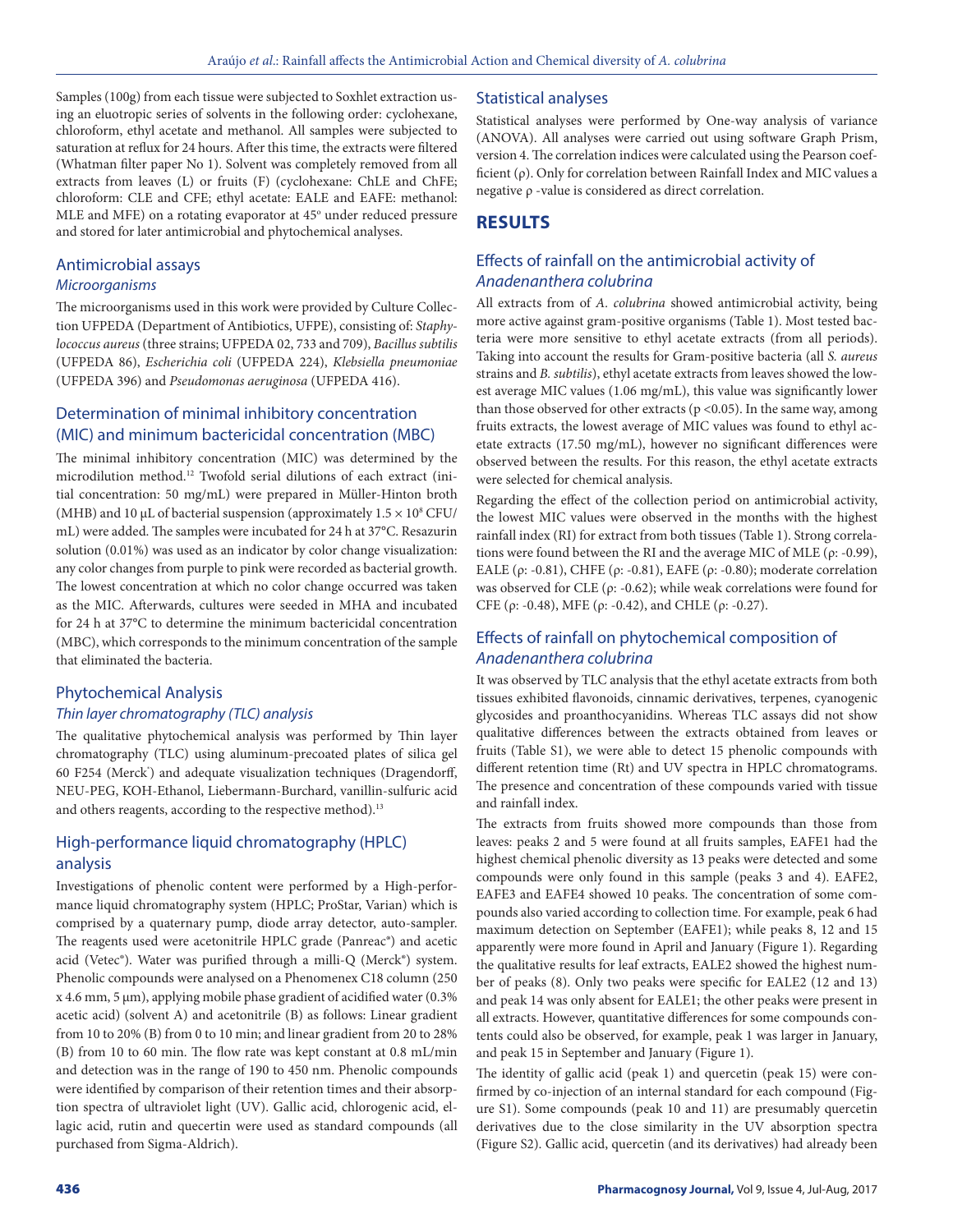#### Araújo *et al*.: Rainfall affects the Antimicrobial Action and Chemical diversity of *A. colubrina*



**Figure 1:** HPLC-UV chromatograms of phenolic compounds from ethyl acetate extracts of leaves and fruits of *Anadenanthera colubrina* collected at September 2010 (A), January 2011 (B), April 2011 (C), June 2011 (D). I: Chromatogram from fruits detected at 280 nm; II: Chromatogram from fruits detected at 340 nm; III: Chromatogram from leaves detected at 280 nm; IV: Chromatogram from leaves detected at 340 nm.

| <b>Tissues</b> | <b>Strain</b> | <b>September</b> |            | <b>January</b> |            | <b>April</b> |            | <b>June</b> |            |
|----------------|---------------|------------------|------------|----------------|------------|--------------|------------|-------------|------------|
|                |               | <b>MIC</b>       | <b>MBC</b> | <b>MIC</b>     | <b>MBC</b> | <b>MIC</b>   | <b>MBC</b> | <b>MIC</b>  | <b>MBC</b> |
| Leaves         | S. aureus 02  | 0.390            | 6.25       | 0.781          | 12.5       | 0.195        | 0.781      | 0.390       | 1.562      |
|                | S. aureus 733 | 0.781            | 3.125      | 0.781          | 25         | 0.390        | 0.781      | 6.25        | 12.5       |
|                | S. aureus 709 | 1.562            | 50         | 1.562          | $>50$      | 0.781        | 3.125      | 0.390       | 12.5       |
|                | E. coli       | 6.25             | 6.25       | 6.25           | 50         | 0.390        | >50        | 6.25        | 25         |
|                | P. aeruginosa | 3.125            | 6.25       | 6.25           | 50         | 12.5         | 12.5       | 0.781       | 6.25       |
|                | B. subtilis   | 0.781            | 1.5625     | 0.781          | 50         | 0.390        | 0.390      | 0.781       | >50        |
|                | K. pneumoniae | 25               | $>50$      | 25             | $>50$      | 1.562        | 6.25       | 25          | >50        |
|                | S. aureus 02  | 0.390            | 3.125      | 0.390          | 12.5       | 0.097        | 0.390      | 0.781       | >50        |
| Fruits         | S. aureus 733 | 0.781            | 3.125      | 1.562          | 6.25       | 0.390        | 0.781      | 1.562       | 3.125      |
|                | S. aureus 709 | 0.193            | 6.25       | 1.562          | 6.25       | 0.195        | 0.781      | 0.019       | 0.039      |
|                | E. coli       | 6.25             | 6.25       | 6.25           | 6.25       | 0.195        | >50        | 6.25        | 6.25       |
|                | P. aeruginosa | 1.562            | 1.5625     | 1.562          | 3.125      | 6.25         | 12.5       | 6.25        | 6.25       |
|                | B. subtilis   | 0.781            | 3.125      | 0.781          | 50         | 0.195        | 0.390      | 0.390       | 6.25       |
|                | K. pneumoniae | 25               | $>50$      | 25             | $>50$      | 0.781        | >50        | 6.25        | 6.25       |

Results are expressed in mg/mL

#### **Table S1: Phytochemical profile of ethyl acetates from leaves and fruits of** *Anadenanthera colubrina***.**

| <b>Class of secondary</b> | Anandenanthera colubrina var. Cebil |                          |                          |                          |                          |                          |                          |                          |  |  |
|---------------------------|-------------------------------------|--------------------------|--------------------------|--------------------------|--------------------------|--------------------------|--------------------------|--------------------------|--|--|
| metabolite                |                                     | <b>Fruits</b>            |                          |                          |                          |                          |                          |                          |  |  |
| Flavonoids                | $++$                                | $++$                     | $++$                     | $++$                     | $++$                     | $++$                     | $++$                     | $++$                     |  |  |
| Cinnamic Acid Derivatives | traces                              | traces                   | traces                   | traces                   | $++$                     | $++$                     | $++$                     | $++$                     |  |  |
| Triterpenes and Steroids  | $+$                                 | $+$                      | $+$                      | $+$                      | $+$                      | traces                   | traces                   | traces                   |  |  |
| Mono and Sesquiterpenes   | $\overline{a}$                      | -                        | $\overline{\phantom{a}}$ | $\overline{\phantom{a}}$ | $\overline{\phantom{a}}$ |                          | $\overline{\phantom{0}}$ | $\overline{\phantom{a}}$ |  |  |
| Alkaloids                 | $\overline{a}$                      | $\overline{\phantom{a}}$ | $\overline{\phantom{a}}$ | $\overline{\phantom{a}}$ | $\overline{\phantom{a}}$ | $\overline{\phantom{a}}$ | $\sim$                   | $\overline{\phantom{a}}$ |  |  |
| Proanthocyanidins         | $++$                                | $++$                     | $++$                     | $++$                     | $+++$                    | $+++$                    | $+++$                    | $+++$                    |  |  |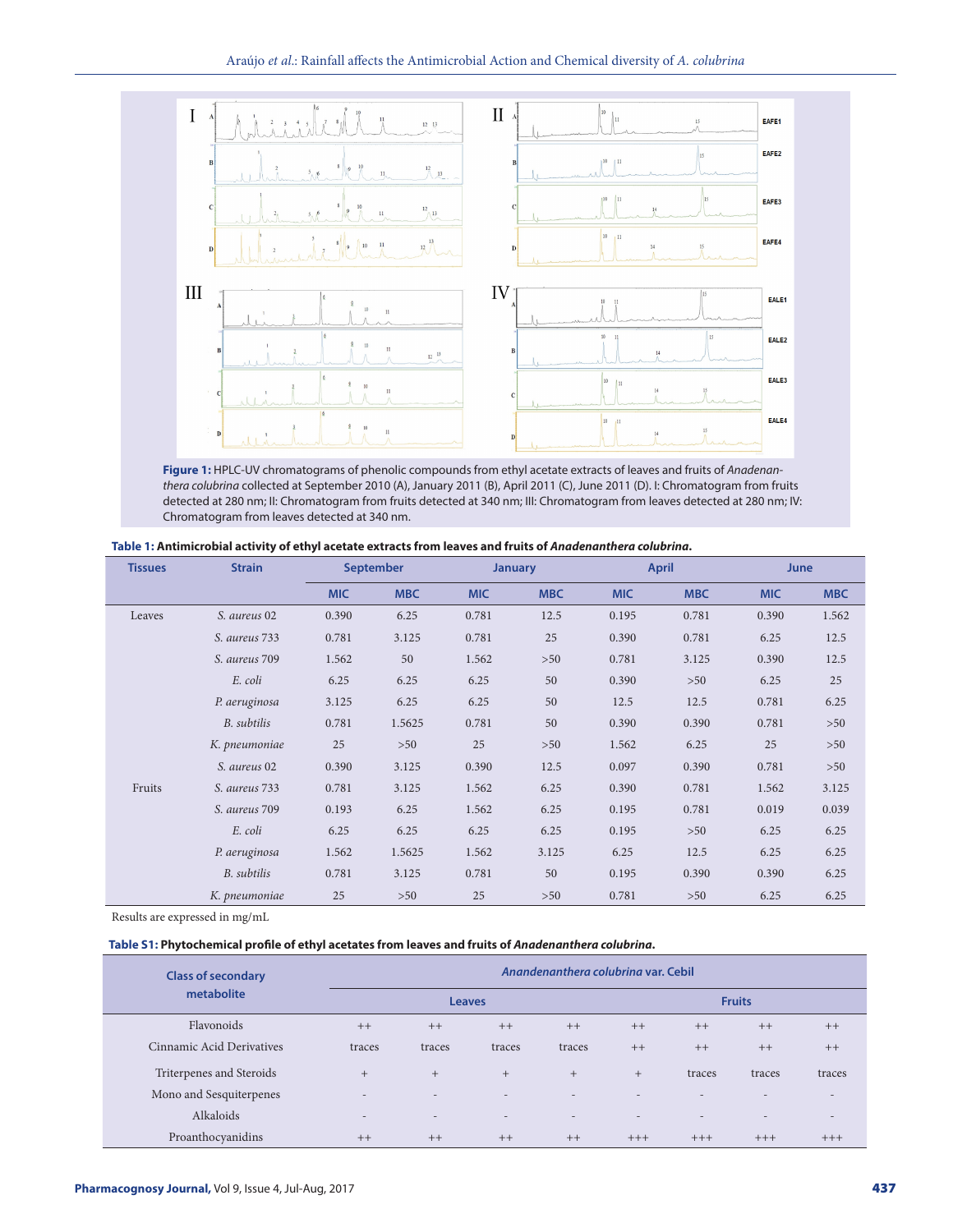

**Figure S1:** HPLC-UV chromatograms of quercetin (A), gallic acid (B), quercetin + ethyl acetate extracts of *A. colubrina* leaves (C) and gallic acid + ethyl acetate extracts of *A. colubrina* leaves (D). Detection at 340 nm.



**Figure S2:** UV spectra analysis of the main peaks. Peak 1:gallic acid (UV 268nm); peaks 10 e 11: quercetin derivatives (UV 257 353nm) and peak 15: quercetin (UV 257 371nm).

detected in the extracts from *A. colubrina*.<sup>6,21</sup> Antimicrobial activity of plants is commonly attributed to these compounds.<sup>14-16</sup>

## **DISCUSSION**

This work analyzed the effects of rainfall on the antimicrobial action and phytochemical constituents of extracts from leaves and fruits of *A. colubrina*. This plant has been subject of several studies about its pharmaceutical potential.<sup>4-7,12,17</sup> In our previous studies the antimicrobial action of extracts and fractions from leaves and fruits of *A. colubrina* was reported against Gram-positive bacteria, and no activity was observed against Gram negative bacteria.<sup>4-6,12</sup> In the present work we employed a different extraction method, by which we obtained extracts with activity against tested Gram negative bacteria. Anyway, the best activity was found against *S. aureus* and *B. subtilis,* and ethyl acetate extracts had the best activity. It is also important to highlight that some variation on antimicrobial activity of products derived from *A. colubrina* has been found according with area of cultivation. For example, extracts derived of samples from Cerrado biome did not show antagonist activity,<sup>18</sup> while others from Caatinga area were able to inhibit microbial grow.19

Since the production of secondary metabolites is influenced by environmental conditions (such as temperature, soil composition, solar irradiation, water availability), we attempted to evaluate the influence of rainfall on the antimicrobial action and chemical composition of extracts from both leaves and fruits. First we analyzed the variation on antimicrobial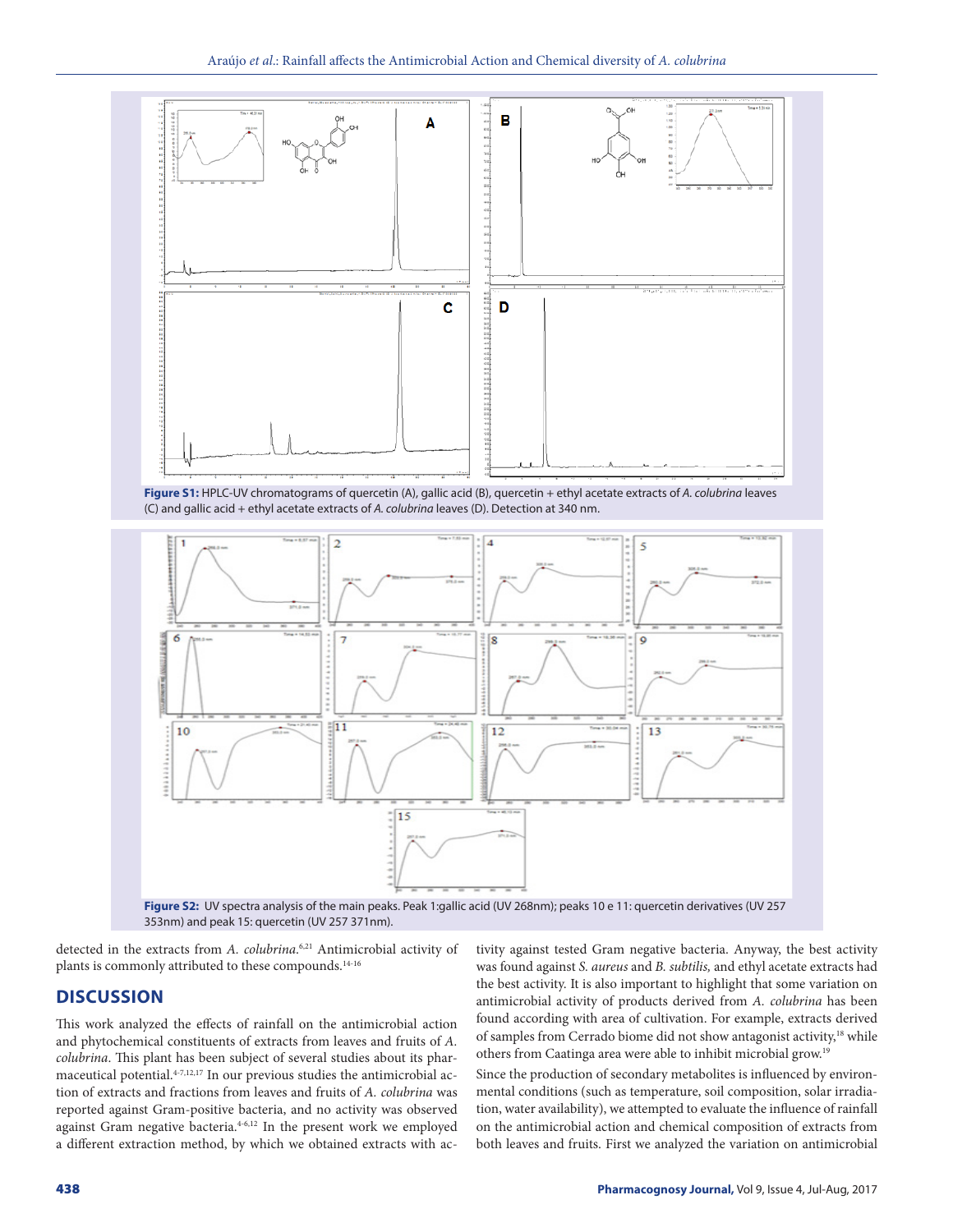activity of those extracts. We correlated the RI for each month where the collection was performed with the MIC average obtained. Strong correlations were found for most of extracts. There is no consensus on the effect of rainfall index in the biological activity of plants, both positive and negative correlations are reported.<sup>20,21</sup> Our results corroborate with several reports which showed positive effects of rainfall on the biological activity of plant extracts.<sup>20,21</sup>

The influence of rainfall on the phytochemical composition of *A. colubrina* extracts was first analyzed by TLC based assay. In general, we observed the same composition reported in our previous work.12 It was not noted qualitative differences between the extracts prepared in each period. Thus, we attempted to perform a HLPC analysis which revealed some quantitative differences: the samples collected from dry periods had more diversity (as they presented more peaks). Some compounds were identified: gallic acid (peak 1), quercetin (peak 15) and two quercetin derivatives (peaks 10 and 11). In addition, quercetin levels increased in those extracts from dry months. Enhanced levels of quercetin have been reported to other plants during dry seasons.<sup>22</sup> The production of quercetin and other flavonoids was shown to be up-regulated during stressful conditions such as excessive ultra-violet radiation and high salinity.23 These findings could explain the well-known photoprotective effect of quercetin.<sup>24</sup>

#### **CONCLUSION**

Our results confirm that the rainfall levels have influence on the antimicrobial activity and chemical diversity of leaves and fruits of *A. colubrina.*  Specifically, the antimicrobial activity was enhanced during months with higher rainfall levels, while the most chemical diversity was found in dry months. The increased levels of quercetin found in samples from dry months suggest metabolic alterations in order to produce compounds related to plant resistance during stressful conditions. These analyses may direct for the best collection time for obtain antimicrobial products derived from *A. colubrina* which can be applied for biomedical purposes.

#### **CONFLICT OF INTEREST**

Nil

#### **ACKNOWLEDGMENT**

The authors thank financial support from Conselho Nacional de Desenvolvimento Científico e Tecnológico (CNPq), Fundação de Amparo à Ciência e Tecnologia do estado de Pernambuco (FACEPE, AMD-0156- 2.00/12) and Coordenação de Aperfeiçoamento de Pessoal de Nível Superior (CAPES).

## **ABBREVIATIONS USED**

**A. colubrina:** Anadenanthera colubrina; **B. subtillis:** Bacillus subitilis; **CFE:** Chloroform Fruits Extract; **CHFE:** Cyclohexane Fruits Extract; **CHLE:** Cyclohexane Leaves Extrac; **CLE:** Chloroform Leaves Extract; **E. coli:** Escherichia coli; **EAFE:** Ethyl Acetate Fruits Extract; **EAFE1:** Ethyl Acetate Fruits Extract September; **EAFE2:** Ethyl Acetate Fruits Extract January; **EAFE3:** Ethyl Acetate Fruits Extract April; **EAFE:** Ethyl Acetate Fruits Extract June; **EALE:** Ethyl Acetate Leaves Extract; **EALE1:** Ethyl Acetate Leaves Extract September; **EALE2:** Ethyl Acetate Leaves Extract January; **EALE3:** Ethyl Acetate Leaves Extract April; **EALE4:** Ethyl Acetate Leaves Extract June; **HPLC:** High Performance Liquid Chromatography; **IPA:** Agronomic Institute of Pernambuco; **K. pneumoniae:** Klebsiella pneumoniae; **MBC:** Minimum Bactericidal Concentration; **MFE:** Methanol Fruits Extract; **MIC:** Minimal Inhibitory Concentration; **MLE:** Methanol Leaves Extract; **P. aeruginosa:** Pseudomonas aeruginosa; **PE:**  Pernambuco; **RI:** Rainfall Indexes; **Rt:** Retention Time; **S. aureus:** Staphylococcus aureus; **TLC:** Thin Layer Chromatography; **UFPEDA:** Culture

Collection of Department of Antibiotics; **UFPE:** UV: Ultraviolet; **WHO:** World Health Organization.

#### **REFERENCES**

- 1. World Health Organization. The evolving threat of antimicrobial resistance: Options for action, World Health Organization. 2012;2:14-21.
- 2. Albuquerque UP, Medeiros PM, Almeida JM, Linsneto EMF, Melo JG, Santos JP, Santos JP. Medicinal plants of the caatinga (semi-arid) vegetation of NE Brazil: A quantitative approach. J. Ethnopharmacol. 2007;114(3):325-54. https://doi. org/10.1016/j.jep.2007.08.017 PMid:17900836.
- 3. Agra MF, Baracho GS, Nurit K, Basílio IJLD, Freitas PF, Barbosa-Filho JM. Survey of medicinal plants used in the region Northeast of Brazil. Rev. Bras. Farmacogn. 2008;18(3):472-508. https://doi.org/10.1590/S0102-695X2008000300023.
- 4. Da Silva LCN, Silva-Junior CA, Souza RM, Macedo AJ, Silva MV, Correia MTS. Comparative analysis of the antioxidant and DNA protection capacities of *Anadenanthera colubrina*, Libidibia ferrea and Pityrocarpa moniliformis. Food Chem. Toxicol. 2011;49:2222-8. https://doi.org/10.1016/j.fct.2011.06.019 PMid:21712063
- 5. Da Silva LCN, Sandes JM, Paiva MM, Araújo JM, Figueiredo RCBQ, Silva MV, Correia MTS. Anti-Staphylococcus aureus action of three Caatinga fruits evalu-ated by electron microscopy. Nat. Prod. Res. 2013;27:1492-6. https://doi.org/10 .1080/14786419.2012.722090 PMid:22974409
- 6. Da Silva LCN, Miranda RCM, Gomes B, Macedo AJ, Araújo JM, Figueiredo RCBQ, Silva MV, Correia MTS. Evaluation of combinatory effects of *Anadenanthera colubrina, Libidibia ferrea and Pityrocarpa moniliformis* fruits extracts and erythromycin against Staphylococcus aureus. J. Med. Plants Res. 2013;7:2358- 64.
- 7. Tretin DS, Silva DB, Amaral MW, Zimmer KR, Silva MV, Lopes NP, Giordani RB, Macedo, A. Tannins Possessing Bacteriostatic Effect Impair *Pseudomonas aeruginosa* Adhesion and Biofilm Formation. Plos One. 2013;8(6):66257. https:// doi.org/10.1371/journal.pone.0066257 PMid:23776646 PMCid:PMC3679062.
- 8. Saraiva ME, De Alencar Ulisses, AVR, Ribeiro DA, De Oliveira LGS, De Macêdo DG, De Sousa FDFS, De Almeida Souza MM. Plant species as a therapeutic resource in areas of the savanna in the state of Pernambuco, Northeast Brazil. J. Ethnopharmacol. 2015;171:141-53https://doi.org/10.1016/j.jep.2015.05.034 PMid:26026371.
- 9. Gobbo-Neto L, Lopes NP. Plantas Medicinais: Fatores de Influência no Conteúdo de Metabólitos Secundários. Quim. Nova. 2007;30(2):374-381. https:// doi.org/10.1590/S0100-40422007000200026.
- 10. Albuquerque UP, De Medeiros PM, Ramos MA, Júnior WSF, Nascimento ALB, Avilez WMT, De Melo J G. Are ethnopharmacological surveys useful for the discovery and development of drugs from medicinal plants? Rev. Bras. Farmacogn. . 2014;24(2):110-5. https://doi.org/10.1016/j.bjp.2014.04.003.
- 11. Queiroz, LP. Legumes of the Caatinga. Feira de Santana: Royal Botanic Garden Edinburg. 2009.p.440-3.
- 12. Araújo DRC, Da Silva LCN, Da Silva AG, Macedo AJ, Correia MTS, Da Silva MV. Comparative analysis of anti-Staphylococcus aureus action of leaves and fruits of *Anadenanthera colubrina* var.Cebil (Griseb.) Altschull. Afr. J. Microbiol. Res. 2014; 8(28):2690-6. https://doi.org/10.5897/AJMR2014.6901.
- 13. Wagner, H, Bladt S, Zgainsky EM. Plant drug analysis: a thin layer chromatography atlas. Berlin: Springer. 1984. p. 320. https://doi.org/10.1007/978-3-662- 02398-3.
- 14. Kim DH, Je JY.Antimicrobial activity of gallic acid-grafted-chitosan against fish pathogens. Int. J. Carbohydr. Chem. 2015;34(3):163-71. https://doi.org/10.1080/ 07328303.2015.1018993.
- 15. Sarjit A, Wang Y, Dykes GA. Antimicrobial activity of gallic acid against thermophilic Campylobacter is strain specific and associated with a loss of calcium ions. Food microbial. 2015;46:227-33. https://doi.org/10.1016/j.fm.2014.08.002 PMid:25475290.
- 16. Fu R, Zhang Y, Guo Y, Chen F. Chemical composition, antioxidant and antimicrobial activity of chinese tallow tree leaves. Ind.Crop. Prod. 2015;76:374-7. https:// doi.org/10.1016/j.indcrop.2015.07.030.
- 17. Campos VAC, Perina FJ, Alves E, Sartorelli J, Moura AM, Oliveira DF. *Anadenanthera colubrina* (Vell.) Brenan produces steroidal substances that are active against Alternaria alternata (Fr.) Keissler and that may bind to oxysterol-binding proteins. Pest.Manag. Sci. 2014;70(12):1815-22.https://doi.org/10.1002/ps.3722 PMid:24408227.
- 18. Gonçalves AL, Alves Filho A, Menezes H. Estudo comparativo da atividade antimicrobiana de extratos de algumas arvores nativas. Arq. Inst. Biol. 2005;72(3):353-8.
- 19. Costa EMMB, Barbosa AS, Florentino VGB, Silva JDF, Trovão DMBM, Medeiros ACD. *In vitro* antimicrobial activity of plants extracts of semi-arid region of Paraíba, PB,Brazil. J. Dental Science 2013;28(4):100-4.
- 20. Hussain AI, Anwar F, Sherazi, STH, Przybylski R. Chemical composition, antioxidant and antimicrobial activities of Basil (Ocimum basilicum) essential oils depends on seasonal variations. Food Chem. 2008;108(3):986-95. https://doi. org/10.1016/j.foodchem.2007.12.010 PMid:26065762.
- 21. Araújo TAS, Castro VTNA, Solon LGS, Da Silva GA, Almeida MG, Costa JGM, Amorim ELC, Albuquerque UP. Does rainfall affect the antioxidant capacity and production of phenolic compounds of an important medicinal species? Ind. Crop. Prod. 2015;76:550-6. https://doi.org/10.1016/j.indcrop.2015.07.008.
- 22. Miao Ma, Cheng-Lin Hong, Shu-Qing An, Bo Li. Seasonal, spatial and interspecific variation in quercetin in Apocynum venetum and Poacynum hendersonii,